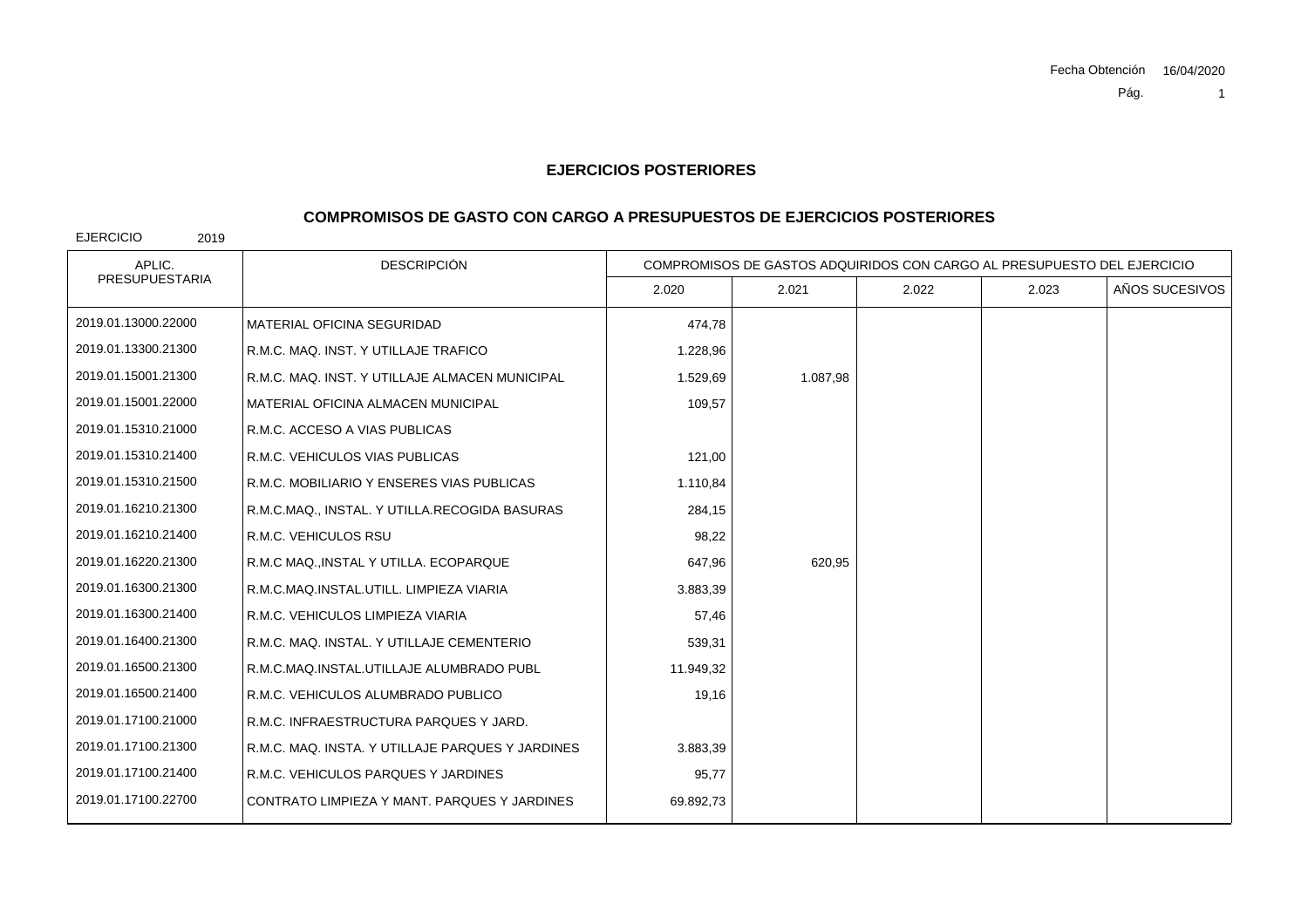## **COMPROMISOS DE GASTO CON CARGO A PRESUPUESTOS DE EJERCICIOS POSTERIORES**

| APLIC.                | <b>DESCRIPCIÓN</b>                            | COMPROMISOS DE GASTOS ADQUIRIDOS CON CARGO AL PRESUPUESTO DEL EJERCICIO |          |       |       |                |
|-----------------------|-----------------------------------------------|-------------------------------------------------------------------------|----------|-------|-------|----------------|
| <b>PRESUPUESTARIA</b> |                                               | 2.020                                                                   | 2.021    | 2.022 | 2.023 | AÑOS SUCESIVOS |
| 2019.01.17101.21300   | R.M.C MAQ., INSTAL Y UTILLA. FUENTES PUBLICAS | 1.735,78                                                                |          |       |       |                |
| 2019.01.23100.21300   | R.M.C. MAQ. INST. Y UTILLAJE ACCION SOCIAL    | 4.921,14                                                                | 1.706,73 |       |       |                |
| 2019.01.32000.21300   | R.M.C. MAQ. INSTAL. Y UTILLAJE ENSEÑANZA      | 16.743,42                                                               | 4.806,30 |       |       |                |
| 2019.01.32300.21201   | R.M.C. EDIFICIO DR. CALATAYUD                 |                                                                         |          |       |       |                |
| 2019.01.32300.21202   | R.M.C. EDIFICIO C.P. PERPETUO SOCORRO         |                                                                         |          |       |       |                |
| 2019.01.32300.21203   | R.M.C. EDIFICIO C.P. LA PALOMA                |                                                                         |          |       |       |                |
| 2019.01.32300.21204   | R.M.C. EDIFICIO C.P. VISTAHERMOSA             |                                                                         |          |       |       |                |
| 2019.01.32300.21205   | R.M.C. EDIFICIO C.P. LA SERRANICA             |                                                                         |          |       |       |                |
| 2019.01.32300.21206   | R.M.C. EDIFICIO C.P. CASTILLO                 |                                                                         |          |       |       |                |
| 2019.01.32300.21207   | R.M.C. EDIFICIO E.P.A.                        |                                                                         |          |       |       |                |
| 2019.01.33000.21300   | R.M.C. MAQ. INSTA. Y UTILLAJE CULTURA         | 5.106,08                                                                | 2.429,04 |       |       |                |
| 2019.01.33700.21300   | R.M.C. MAQ. INSTAL. Y UTILLAJE JUVENTUD       | 4.245,64                                                                | 2.866,92 |       |       |                |
| 2019.01.43120.21300   | R.M.C MAQ., INSTAL Y UTILLAJE MERCADO         | 2.136,90                                                                | 1.445,42 |       |       |                |
| 2019.01.92000.21300   | R.M.C. MAQ. INST. Y UTILLAJE ADMON GRAL.      | 12.598,86                                                               | 7.961,45 |       |       |                |
| 2019.01.92000.22000   | MATERIAL OFICINA ADMON. GRAL.                 | 1.205,22                                                                |          |       |       |                |
| 2019.01.92000.22110   | PRODUCTOS LIMPIEZA Y ASEO ADMON. GENERAL      | 29.072,63                                                               |          |       |       |                |
| 2019.01.92000.22701   | CONTRATO SEGURIDAD EDIFICIOS MUNICIPALES      |                                                                         |          |       |       |                |
| 2019.02.34000.21300   | R.M.C MAQ., INSTAL Y UTILLA. DEPORTES         |                                                                         |          |       |       |                |
| 2019.02.34000.22000   | MATERIAL OFICINA DEPORTES                     | 90,94                                                                   |          |       |       |                |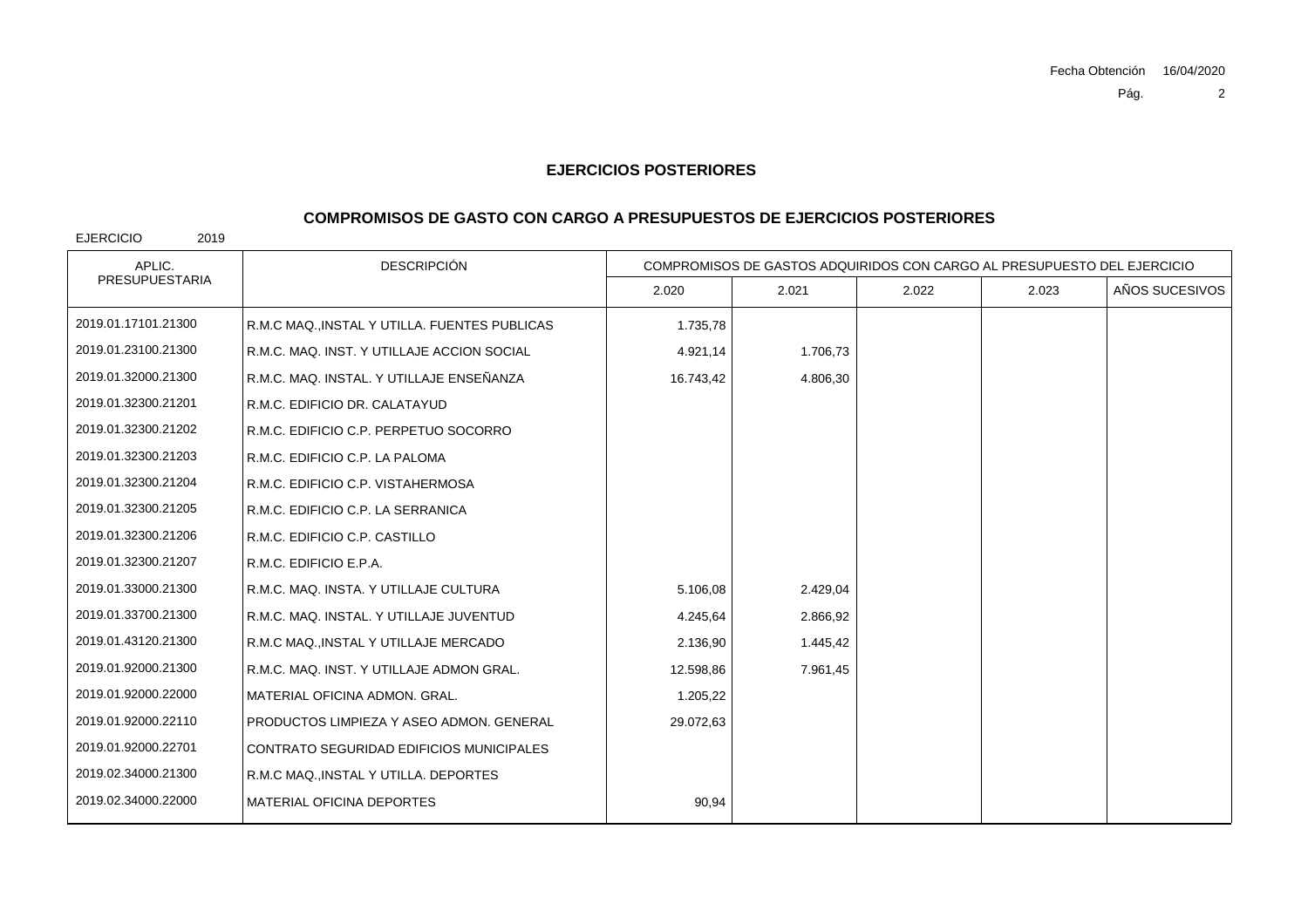### **COMPROMISOS DE GASTO CON CARGO A PRESUPUESTOS DE EJERCICIOS POSTERIORES**

| APLIC.                | <b>DESCRIPCIÓN</b>                                         | COMPROMISOS DE GASTOS ADQUIRIDOS CON CARGO AL PRESUPUESTO DEL EJERCICIO |           |       |       |                |
|-----------------------|------------------------------------------------------------|-------------------------------------------------------------------------|-----------|-------|-------|----------------|
| <b>PRESUPUESTARIA</b> |                                                            | 2.020                                                                   | 2.021     | 2.022 | 2.023 | AÑOS SUCESIVOS |
| 2019.02.34200.21200   | R.M.C. EDIFICIO INSTALACIONES DEPORTIVAS                   |                                                                         |           |       |       |                |
| 2019.02.34200.21300   | R.M.C MAQ., INSTAL Y UTILLAJE DEPORTES                     | 6.666,58                                                                | 4.338,87  |       |       |                |
| 2019.02.34200.22104   | <b>VESTUARIO DEPORTES</b>                                  | 8.905,00                                                                |           |       |       |                |
| 2019.02.34200.22110   | PRODUCTOS LIMPIEZA Y ASEO DEPORTES                         | 25.277,61                                                               |           |       |       |                |
| 2019.03.23100.22609   | ACTIVIDADES P. CLUB CONVIVENCIA 3º EDAD                    | 8.470,00                                                                | 4.235,00  |       |       |                |
| 2019.03.31100.22600   | ACCIONES ESPS Y PLAN DE SALUD                              | 3.600,00                                                                | 3.150,00  |       |       |                |
| 2019.03.31100.22611   | TRATAMIENTOS FITOSANITARIOS                                | 6.281,18                                                                |           |       |       |                |
| 2019.03.31100.22700   | C.SERVICIO RECOGIDA DE ANIMALES                            |                                                                         |           |       |       |                |
| 2019.03.31101.22611   | CAMPAÑA CONTROL ANIMALES ABANDONADOS.<br>PROYECTO CES      |                                                                         |           |       |       |                |
| 2019.03.31102.22611   | CONTROL PLAGAS, DESINFECCIÓN Y DESRATIZACION               | 8.607,02                                                                |           |       |       |                |
| 2019.03.31104.22606   | <b>CURSOS BUEN CIUDADANO CANINO</b>                        |                                                                         |           |       |       |                |
| 2019.04.32600.22300   | <b>TRANSPORTES EDUCACION</b>                               | 5.379,59                                                                |           |       |       |                |
| 2019.05.49100.22602   | <b>COMUNICACION E INFORMACION</b>                          | 6.045,00                                                                |           |       |       |                |
| 2019.06.43900.22701   | CONTRATO VIGILANCIA ZONAS COMERCIALES                      | 29.184,29                                                               | 15.808,12 |       |       |                |
| 2019.07.33802.22609   | <b>FIESTAS DE NAVIDAD</b>                                  |                                                                         |           |       |       |                |
| 2019.08.23100.22000   | MATERIAL OFICINA ACCION SOCIAL                             | 109,57                                                                  |           |       |       |                |
| 2019.08.23100.22612   | ACTIVIDADES P.INTERVENCION CON MENORES Y<br><b>FAMILIA</b> | 9.504,00                                                                |           |       |       |                |
| 2019.08.23100.22700   | C. GESTION OFICINA PANGEA                                  | 6.940,25                                                                |           |       |       |                |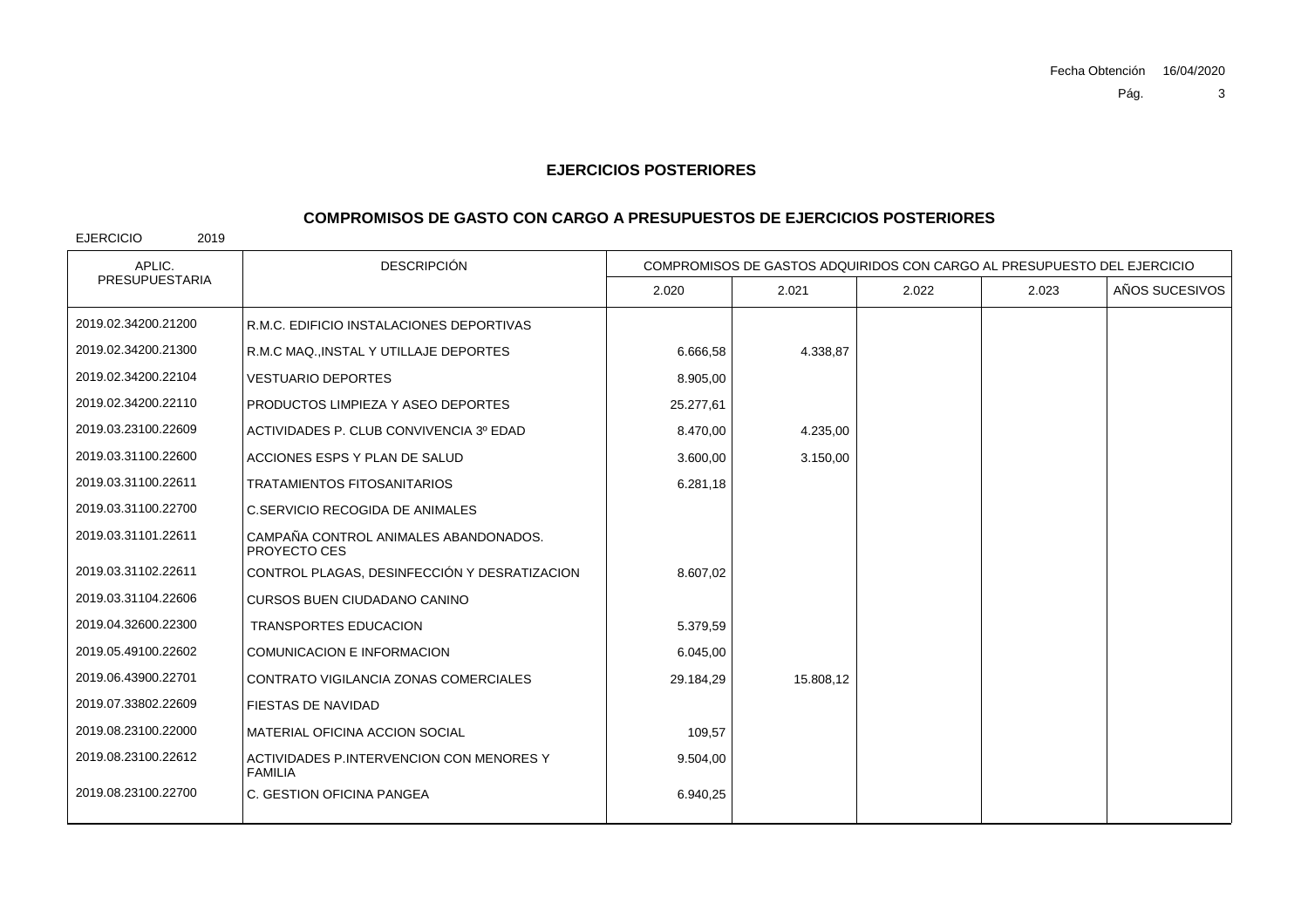## **COMPROMISOS DE GASTO CON CARGO A PRESUPUESTOS DE EJERCICIOS POSTERIORES**

| APLIC.                | <b>DESCRIPCIÓN</b>                                          |            | COMPROMISOS DE GASTOS ADQUIRIDOS CON CARGO AL PRESUPUESTO DEL EJERCICIO |       |       |                |
|-----------------------|-------------------------------------------------------------|------------|-------------------------------------------------------------------------|-------|-------|----------------|
| <b>PRESUPUESTARIA</b> |                                                             | 2.020      | 2.021                                                                   | 2.022 | 2.023 | AÑOS SUCESIVOS |
| 2019.08.23100.22703   | TRABAJO EXTERIOR ASISTENCIA DE VIVIENDAS                    | 14.501,85  |                                                                         |       |       |                |
| 2019.08.23100.22799   | PROGRAMA ITINERARIOS PERSONALES RIESGOS<br><b>EXCLUSION</b> | 12.470,78  |                                                                         |       |       |                |
| 2019.08.23101.22613   | OTRAS ACTIVIDADES Y PROGRAMAS                               | 18.468,45  |                                                                         |       |       |                |
| 2019.08.23102.22612   | ACTIVIDADES CENTRO DE DIA                                   | 12.566,40  |                                                                         |       |       |                |
| 2019.08.23103.22799   | PROGRAMA PILOTO SAD DEPENDENCIA                             | 135.311,80 |                                                                         |       |       |                |
| 2019.08.24100.22200   | TELEFONO T'AVALEM.                                          | 574,61     |                                                                         |       |       |                |
| 2019.08.24101.22706   | <b>CONTRATO ASPE EMPRENDE</b>                               | 22.127,87  |                                                                         |       |       |                |
| 2019.09.93100.22000   | MATERIAL OFICINA ADMON, FINANCIERA                          | 474,78     |                                                                         |       |       |                |
| 2019.09.93100.22001   | PRENSA, REVISTAS, PUBLIC. ADMON. FINANCIERA                 |            |                                                                         |       |       |                |
| 2019.09.93100.22700   | <b>CONTRATO SERVICIOS BANCARIOS</b>                         |            |                                                                         |       |       |                |
| 2019.10.33000.22000   | <b>MATERIAL OFICINA CULTURA</b>                             | 474,78     |                                                                         |       |       |                |
| 2019.10.33600.20200   | ALQUILER LOCAL MUSEO                                        |            |                                                                         |       |       |                |
| 2019.11.13200.21300   | R.M.C. MAQ. INST. Y UTILLA. SEGURIDAD                       | 860,37     |                                                                         |       |       |                |
| 2019.11.13200.22104   | <b>VESTUARIO SEGURIDAD</b>                                  | 13.044,58  |                                                                         |       |       |                |
| 2019.12.15000.22000   | MATERIAL OFICINA URBANISMO                                  | 109,57     |                                                                         |       |       |                |
| 2019.12.15000.22610   | ACTUACIONES EN INMUEBLES POR SEGURIDAD<br>PÚBLICA           | 129.231,53 |                                                                         |       |       |                |
| 2019.12.15101.22706   | ESTUDIOS Y TRABAJOS TECNICOS DE URBANISMO                   |            |                                                                         |       |       |                |
| 2019.12.16100.22700   | CONTRATO REALIZACION ANALITICAS                             | 20.128,13  | 11.741,41                                                               |       |       |                |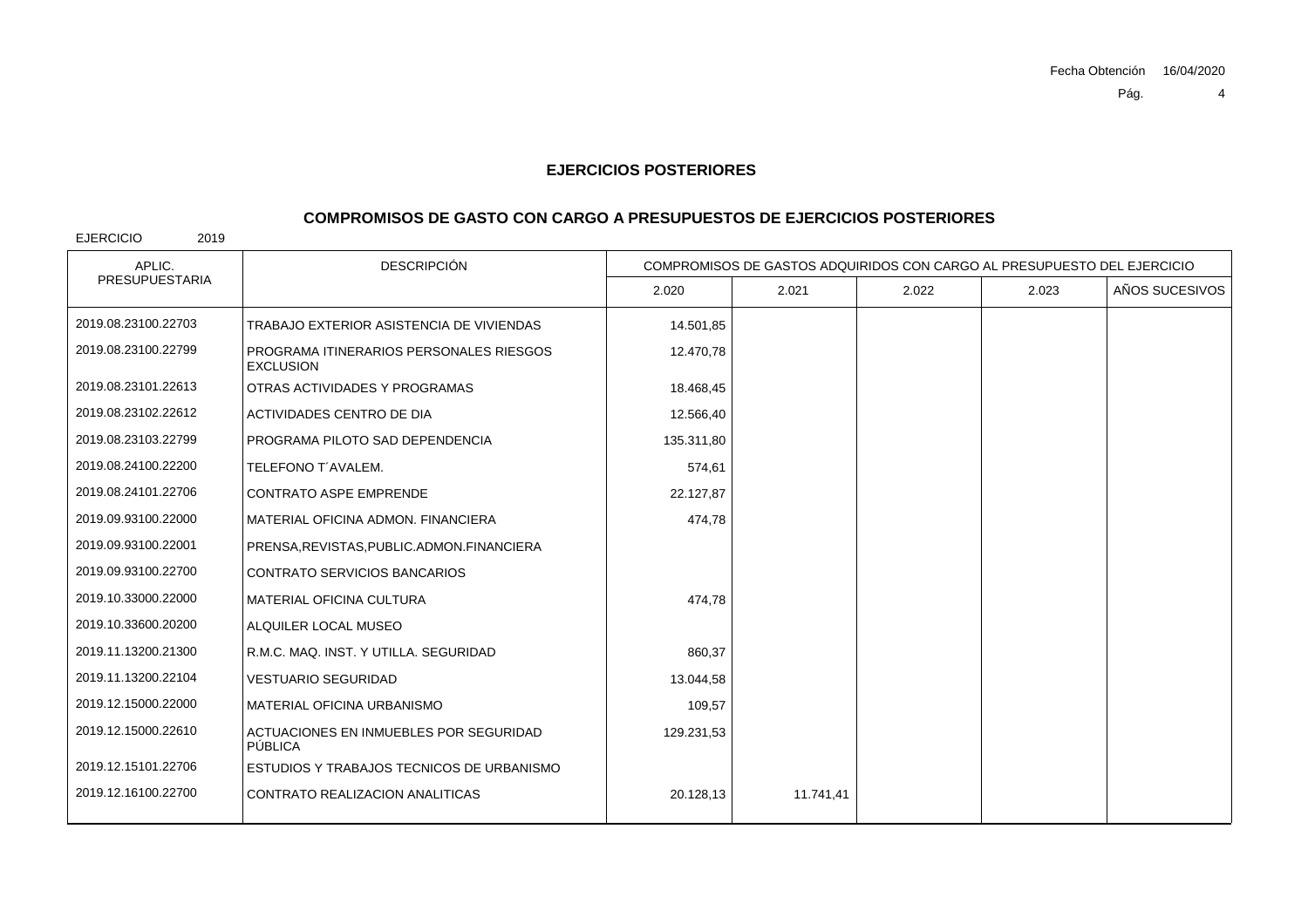#### **COMPROMISOS DE GASTO CON CARGO A PRESUPUESTOS DE EJERCICIOS POSTERIORES**

EJERCICIO 2019

DESCRIPCIÓN2.020 2.021 2.022 2.023 AÑOS SUCESIVOS APLIC. COMPROMISOS DE GASTOS ADQUIRIDOS CON CARGO AL PRESUPUESTO DEL EJERCICIOPRESUPUESTARIAEDIFFICANT EVALUACION HIDROGEOLOGICA GEOTEC C.IES LA VILLA2019.12.32400.632002019.12.45200.22500 CANON CONFEDERACIÓN POZOS CUESTA Y CANALOSA $\mathsf{A} \left[ \begin{array}{ccc} 4.165,58 \end{array} \right] \quad \quad \quad \mathsf{4.165,58} \left[ \begin{array}{ccc} 4.165,58 \end{array} \right] \quad \quad \quad \mathsf{4.165,58} \left[ \begin{array}{ccc} 62.483,70 \end{array} \right] \quad \quad \quad \mathsf{4.165,58} \left[ \begin{array}{ccc} 4.165,58 \end{array} \right] \quad \quad \quad \mathsf{4.165,58} \left[ \begin{array}{ccc} 4.165,58 \end{array} \right] \quad$ 2019.14.22100.16205 SEGUROS PNAL. AYUNTAMIENTO $\overline{O}$  3.479,17 2019.15.13000.20500 ARRENDAMIENTO EQ. OFICINA SEGURIDAD 377,16 2019.15.13000.20600 ARRENDAMIENTO EQUIPO PROCESO INFORMACIÓN2019.15.13000.21601 R.M.C. APLICACIONES INFORMATICAS SEGURIDADD 4.304,59 2.135,88 2019.15.13000.22199 SUMINISTRO COPIAS SEGURIDADD 816,49 2019.15.13000.22200 TELEFONOS SEGURIDAD $\overline{D}$  469,31 2019.15.13000.22205 TELEFONO MOVIL SEGURIDADD 821,08 2019.15.13001.22205 TELEFONO MOVIL PROTECCION CIVIL2019.15.15000.20500 ARRENDAMIENTO EQ. OFICINA URBANISMOO 414,88 2019.15.15000.20600 ARRENDAMIENTO EQ. PROCESO INFORMACION2019.15.15000.21601 R.M.C. APLICACIONES INFORMATICAS URBANISMO 10.454,03 5.187,15 2019.15.15000.22199 SUMINISTRO COPIAS URBANISMOO 816,49 2019.15.15000.22200 TELEFONO URBANISMOO 591,62 2019.15.15000.22205 TELEFONO MOVIL URBANISMO2019.15.15001.20500 ARRENDAMIENTO EQUIPO OFICINA ALMACEN 414,88 2019.15.15001.20600ARRENDAMIENTO EQ. PROCESO INFORMACION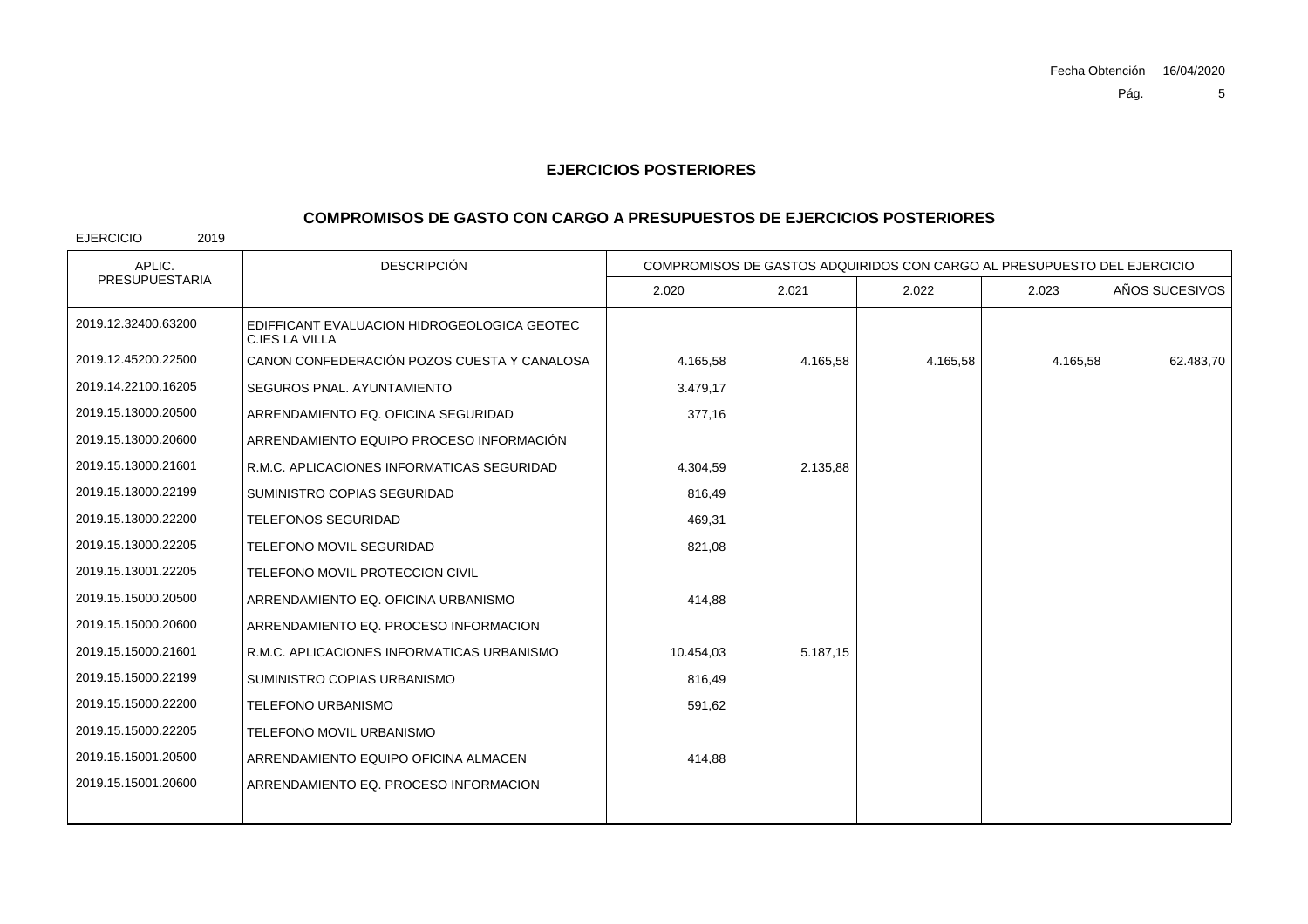## **COMPROMISOS DE GASTO CON CARGO A PRESUPUESTOS DE EJERCICIOS POSTERIORES**

| APLIC.                | <b>DESCRIPCIÓN</b>                                           | COMPROMISOS DE GASTOS ADQUIRIDOS CON CARGO AL PRESUPUESTO DEL EJERCICIO |          |       |       |                |
|-----------------------|--------------------------------------------------------------|-------------------------------------------------------------------------|----------|-------|-------|----------------|
| <b>PRESUPUESTARIA</b> |                                                              | 2.020                                                                   | 2.021    | 2.022 | 2.023 | AÑOS SUCESIVOS |
| 2019.15.15001.21601   | R.M.C. APLICACIONES INFORMATICAS ALMACEN<br><b>MUNICIPAL</b> | 4.489.08                                                                | 2.227,41 |       |       |                |
| 2019.15.15001.22199   | SUMINISTRO COPIAS ALMACEN                                    | 952,57                                                                  |          |       |       |                |
| 2019.15.15001.22200   | TELEFONOS ALMACEN MUNICIPAL                                  | 333,09                                                                  |          |       |       |                |
| 2019.15.15001.22205   | TELEFONO MOVIL ALMACEN                                       | 2.873,77                                                                |          |       |       |                |
| 2019.15.16210.21601   | R.M.C. APLICACIONES INFORMATICAS ECOPARQUE                   | 830,17                                                                  | 411,91   |       |       |                |
| 2019.15.16210.22200   | <b>TELEFONO ECOPARQUE</b>                                    | 287,02                                                                  |          |       |       |                |
| 2019.15.16210.22205   | <b>TELEFONO MOVIL RSU</b>                                    | 957,92                                                                  |          |       |       |                |
| 2019.15.16400.22205   | <b>TELEFONO MOVIL CEMENTERIO</b>                             | 136,85                                                                  |          |       |       |                |
| 2019.15.17000.22200   | <b>TELEFONO MEDIO AMBIENTE</b>                               | 266,66                                                                  |          |       |       |                |
| 2019.15.23100.20500   | ARRENDAMIENTO EQUIPO OFICINA ACCION SOCIAL                   | 528,02                                                                  |          |       |       |                |
| 2019.15.23100.20600   | ARRENDAMIENTO EQ. PROCESO INFORMACION                        |                                                                         |          |       |       |                |
| 2019.15.23100.21601   | R.M.C. APLICACIONES INFORMATICAS ACCION SOCIAL               | 9.839,09                                                                | 4.882,02 |       |       |                |
| 2019.15.23100.22199   | SUMINISTRO COPIAS ACCIÓN SOCIAL                              | 1.224,73                                                                |          |       |       |                |
| 2019.15.23100.22200   | TELEFONOS ACCION SOCIAL                                      | 2.618,71                                                                |          |       |       |                |
| 2019.15.23100.22205   | TELEFONO MOVIL ACCION SOCIAL                                 | 547,38                                                                  |          |       |       |                |
| 2019.15.33000.20500   | ARRENDAMIENTO EQUIPO OFICINA CULTURA                         | 905,18                                                                  |          |       |       |                |
| 2019.15.33000.20600   | ARRENDAMIENTO EQ. PROCESO INFORMACIÓN                        |                                                                         |          |       |       |                |
| 2019.15.33000.21601   | R.M.C. APLICACIONES INFORMATICAS CULTURA                     | 4.304,59                                                                | 2.135,88 |       |       |                |
|                       |                                                              |                                                                         |          |       |       |                |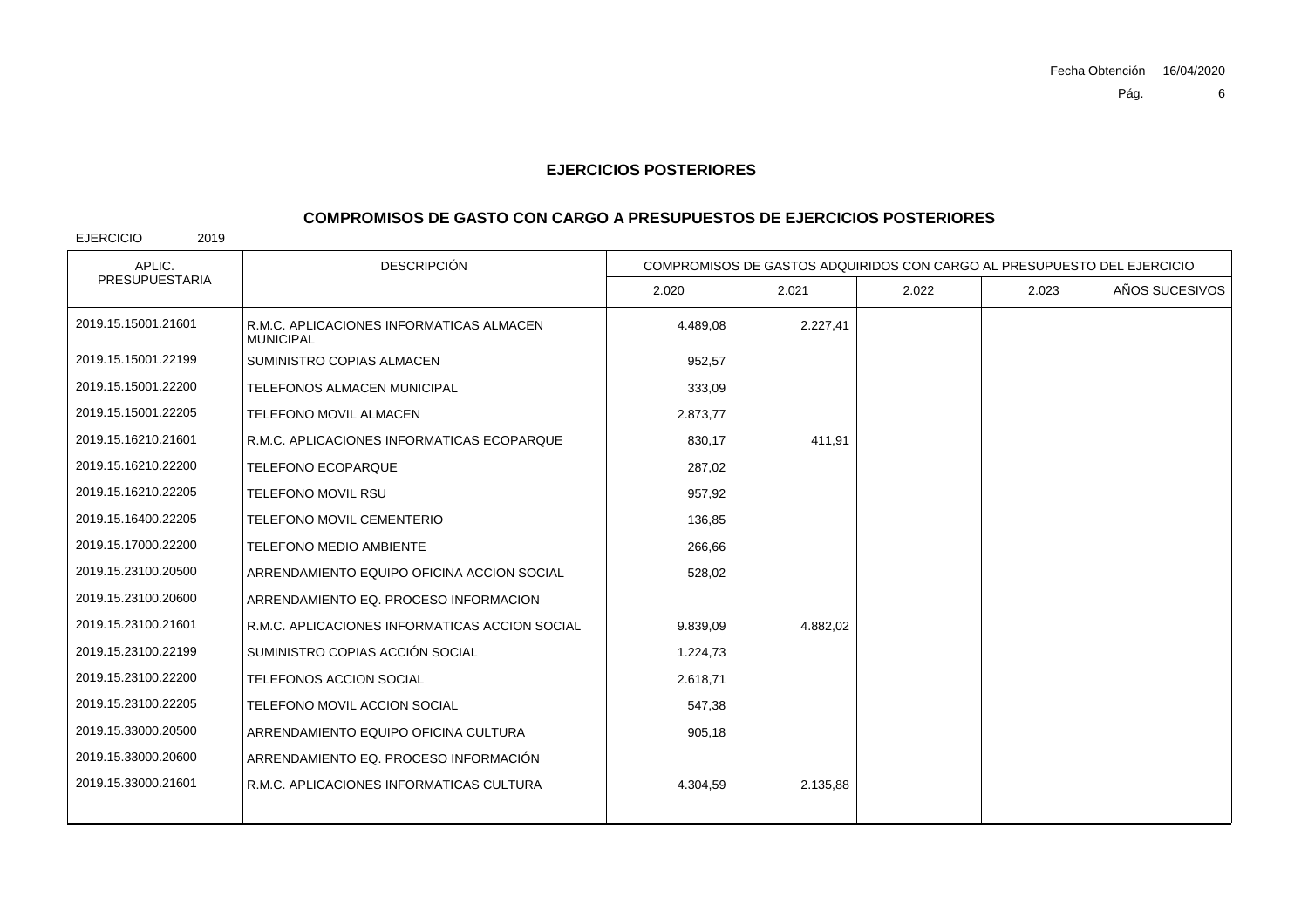# **COMPROMISOS DE GASTO CON CARGO A PRESUPUESTOS DE EJERCICIOS POSTERIORES**

| APLIC.                | <b>DESCRIPCIÓN</b>                                  | COMPROMISOS DE GASTOS ADQUIRIDOS CON CARGO AL PRESUPUESTO DEL EJERCICIO |          |       |       |                |
|-----------------------|-----------------------------------------------------|-------------------------------------------------------------------------|----------|-------|-------|----------------|
| <b>PRESUPUESTARIA</b> |                                                     | 2.020                                                                   | 2.021    | 2.022 | 2.023 | AÑOS SUCESIVOS |
| 2019.15.33000.22199   | SUMINISTRO COPIAS CULTURA                           | 2.041,22                                                                |          |       |       |                |
| 2019.15.33000.22200   | TELEFONOS CULTURA                                   | 505,83                                                                  |          |       |       |                |
| 2019.15.33000.22205   | <b>TELEFONO MOVIL CULTURA</b>                       | 136,85                                                                  |          |       |       |                |
| 2019.15.33210.21601   | R.M.C. APLICACIONES INFORMATICAS BIBLIOTECA         | 1.537,36                                                                | 762,82   |       |       |                |
| 2019.15.33210.22200   | <b>TELEFONOS BIBLIOTECA</b>                         | 303,57                                                                  |          |       |       |                |
| 2019.15.34000.20500   | ARRENDAMIENTO EQUIPO OFICINA DEPORTES               | 414,88                                                                  |          |       |       |                |
| 2019.15.34000.20600   | ARRENDAMIENTO EQ. PROCESO INFORMACIÓN               |                                                                         |          |       |       |                |
| 2019.15.34000.21601   | R.M.C. APLICACIONES INFORMATICAS DEPORTES           | 6.764.37                                                                | 3.356,38 |       |       |                |
| 2019.15.34000.22199   | SUMINISTRO COPIAS DEPORTES                          | 1.088,65                                                                |          |       |       |                |
| 2019.15.34000.22200   | <b>TELEFONO DEPORTES</b>                            | 549,15                                                                  |          |       |       |                |
| 2019.15.34000.22205   | <b>TELEFONO MOVIL DEPORTES</b>                      | 684,23                                                                  |          |       |       |                |
| 2019.15.43120.21601   | R.M.C. APLICACIONES INFORMATICAS MERCADO            | 860,92                                                                  | 427.19   |       |       |                |
| 2019.15.43120.22205   | TELEFONO MOVIL MERCADO                              | 136,85                                                                  |          |       |       |                |
| 2019.15.43900.21601   | R.M.C. APLICACIONES INFORMATICAS ADL                | 1.076,15                                                                | 533,97   |       |       |                |
| 2019.15.43900.22200   | <b>TELEFONO ADL</b>                                 | 380,88                                                                  |          |       |       |                |
| 2019.15.49300.20600   | ARRENDAMIENTO EQ. PROCESO INFORMACION -<br>O.M.I.C. |                                                                         |          |       |       |                |
| 2019.15.49300.21601   | R.M.C. APLICACIONES INFORMATICAS O.M.I.C.           | 3.689,65                                                                | 1.830,75 |       |       |                |
| 2019.15.49300.22200   | TELEFONOS O.M.I.C.                                  | 401,80                                                                  |          |       |       |                |
|                       |                                                     |                                                                         |          |       |       |                |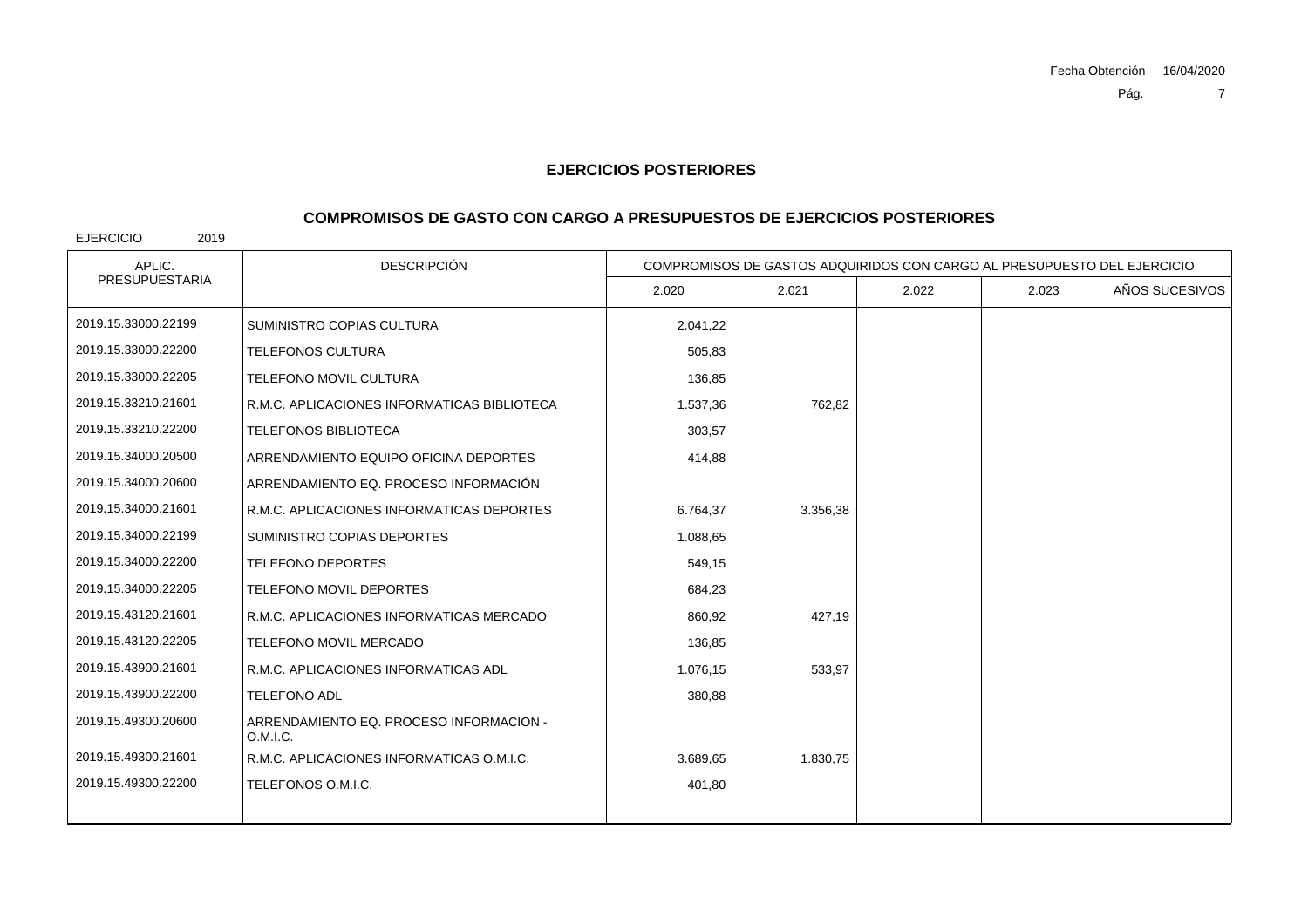## **COMPROMISOS DE GASTO CON CARGO A PRESUPUESTOS DE EJERCICIOS POSTERIORES**

| APLIC.                | <b>DESCRIPCIÓN</b>                                           |           | COMPROMISOS DE GASTOS ADQUIRIDOS CON CARGO AL PRESUPUESTO DEL EJERCICIO |       |       |                |
|-----------------------|--------------------------------------------------------------|-----------|-------------------------------------------------------------------------|-------|-------|----------------|
| <b>PRESUPUESTARIA</b> |                                                              | 2.020     | 2.021                                                                   | 2.022 | 2.023 | AÑOS SUCESIVOS |
| 2019.15.91200.20600   | ARRENDAMIENTO EQ- PROCESO INFORMACIÓN                        |           |                                                                         |       |       |                |
| 2019.15.91200.21601   | R.M.C. APLICACIONES INFORMATICAS ORG. GOBIERNO               | 3.997,13  | 1.983,31                                                                |       |       |                |
| 2019.15.91200.22200   | TELEFONOS ORGANOS DE GOBIERNO                                | 322,78    |                                                                         |       |       |                |
| 2019.15.91200.22205   | TELEFONO MOVIL ORG. GOBIERNO                                 | 2.227,73  |                                                                         |       |       |                |
| 2019.15.92000.20500   | ARRENDAMIENTO EQ. OFICINA ADMON. GENERAL                     | 754,31    |                                                                         |       |       |                |
| 2019.15.92000.20600   | ARRENDAMIENTO EQ. PROCESO INFORMACION                        |           |                                                                         |       |       |                |
| 2019.15.92000.21601   | R.M.C. APLICACIONES INFORMATICAS ADMON. GENERAL              | 15.496.55 | 7.689.17                                                                |       |       |                |
| 2019.15.92000.22199   | SUMINISTRO COPIAS ADMON, GRAL.                               | 1.632,98  |                                                                         |       |       |                |
| 2019.15.92000.22200   | <b>TELEFONOS ADMON, GENERAL</b>                              | 838,87    |                                                                         |       |       |                |
| 2019.15.92000.22205   | TELEFONO MOVIL ADM. GRAL.                                    | 273,69    |                                                                         |       |       |                |
| 2019.15.92000.64100   | APLICACIONES ADMINISTRACION ELECTRONICA                      |           |                                                                         |       |       |                |
| 2019.15.92001.22200   | TELEFONOS JUZGADO DE PAZ                                     | 387,53    |                                                                         |       |       |                |
| 2019.15.93100.20500   | ARRENDAMIENTO EQ. OFICINA ADMON. FINANCIERA                  | 377,16    |                                                                         |       |       |                |
| 2019.15.93100.20600   | ARRENDAMIENTO EQ. PROCESO INFORMACION -<br>ADMON, FINANC     |           |                                                                         |       |       |                |
| 2019.15.93100.21601   | R.M.C. APLICACIONES INFORMATICAS ADMON.<br><b>FINANCIERA</b> | 9.224,14  | 4.576,87                                                                |       |       |                |
| 2019.15.93100.22199   | SUMINISTRO COPIAS ADMON, FINANCIERA                          | 952,57    |                                                                         |       |       |                |
| 2019.15.93100.22200   | TELEFONOS ADMINISTRACION FINANCIERA                          | 383,92    |                                                                         |       |       |                |
| 2019.16.16220.20300   | ARRENDAMIENTO CONTENEDORES ECOPARQUE                         | 661,51    | 643,13                                                                  |       |       |                |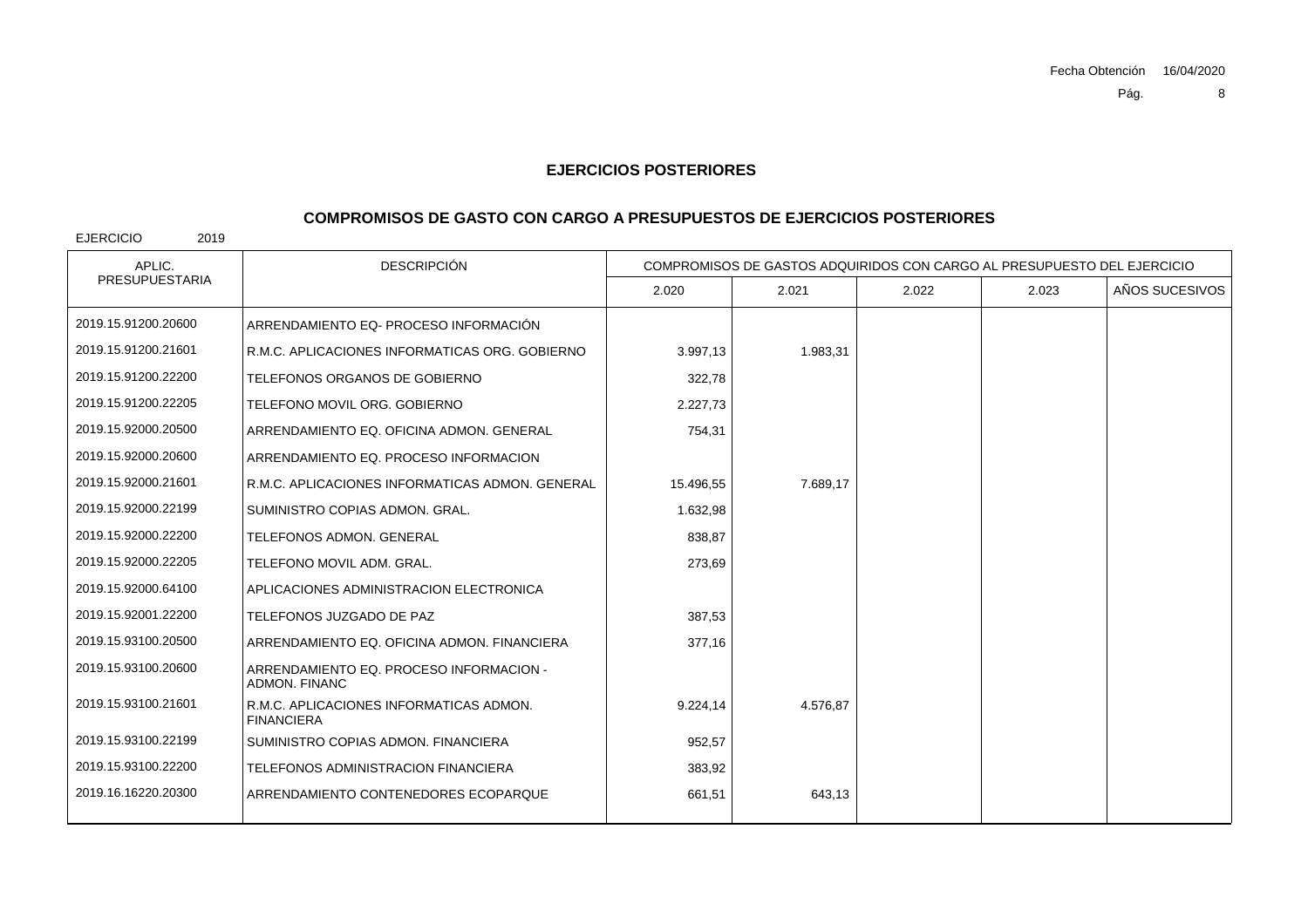# **COMPROMISOS DE GASTO CON CARGO A PRESUPUESTOS DE EJERCICIOS POSTERIORES**

| APLIC.                | <b>DESCRIPCIÓN</b>                                         | COMPROMISOS DE GASTOS ADQUIRIDOS CON CARGO AL PRESUPUESTO DEL EJERCICIO |           |          |       |                |
|-----------------------|------------------------------------------------------------|-------------------------------------------------------------------------|-----------|----------|-------|----------------|
| <b>PRESUPUESTARIA</b> |                                                            | 2.020                                                                   | 2.021     | 2.022    | 2.023 | AÑOS SUCESIVOS |
| 2019.16.16220.22699   | OTROS GASTOS ECOPARQUE                                     | 175,85                                                                  | 170.97    |          |       |                |
| 2019.16.17000.22610   | <b>ACTIVIDADES MEDIO AMBIENTE</b>                          |                                                                         |           |          |       |                |
| 2019.17.13000.20400   | ARRENDAMIENTO VEHICULOS POLICIA LOCAL                      | 23.488.08                                                               | 19.573,40 |          |       |                |
| 2019.17.13000.22103   | COMBUSTIBLE Y CARBURANTES SEGURIDAD                        | 6.126,89                                                                |           |          |       |                |
| 2019.17.13000.22400   | PRIMAS SEGUROS SEGURIDAD                                   | 2.649,83                                                                |           |          |       |                |
| 2019.17.13300.22701   | C. GRÚA                                                    | 12.413,60                                                               |           |          |       |                |
| 2019.17.15310.22103   | COMBUSTIBLE Y CARBURANTE VIAS PUBLICAS                     | 3.971,02                                                                |           |          |       |                |
| 2019.17.15310.22400   | PRIMAS SEGUROS VIA PUBLICAS                                | 5.714,72                                                                |           |          |       |                |
| 2019.17.16000.22707   | C. ALCANTARILLADO                                          |                                                                         |           |          |       |                |
| 2019.17.16100.22707   | C. ABASTECIMIENTO AGUA POTABLE Y<br><b>ALCANTARILLADO</b>  |                                                                         |           |          |       |                |
| 2019.17.16210.20400   | ARRENDAMIENTO VEHICULOS RECOGIDA RSU                       |                                                                         |           |          |       |                |
| 2019.17.16210.22100   | SUMINISTRO ENERGIA ELECTRICA ECOPARQUE                     | 4.000,00                                                                |           |          |       |                |
| 2019.17.16210.22103   | <b>COMBUSTIBLES Y CARBURANTES RSU</b>                      | 60.960,16                                                               |           |          |       |                |
| 2019.17.16210.22400   | PRIMAS DE SEGURO ECOPARQUE Y RSU                           | 525,31                                                                  |           |          |       |                |
| 2019.17.16220.22704   | CONTRATO DEPOSITO RESIDUOS ECOPARQUE                       | 28.715,81                                                               | 27.918,17 |          |       |                |
| 2019.17.16220.22707   | CONTRATO RECOGIDA PAPEL CARTÓN Y ENVASES<br><b>LIGEROS</b> | 37.383,85                                                               | 39.009,24 | 1.625,29 |       |                |
| 2019.17.16220.22709   | CONTRATO RECOGIDA CONTENEDORES ECOPARQUE                   | 25.361,96                                                               | 24.657,48 |          |       |                |
| 2019.17.16300.22103   | COMBUSTIBLE Y CARBURANTES LIMPIEZA VIARIA                  | 18.718,15                                                               |           |          |       |                |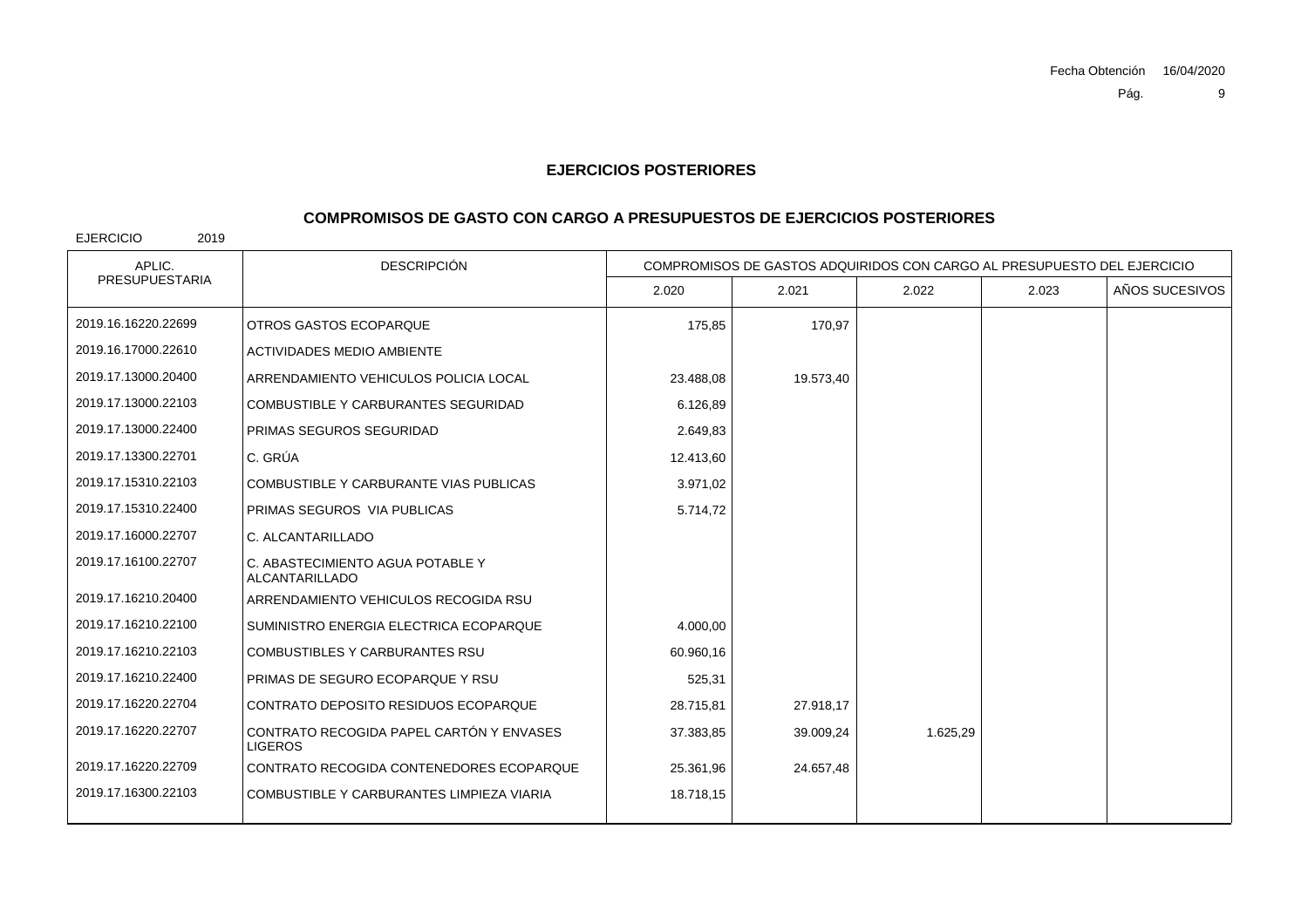## **COMPROMISOS DE GASTO CON CARGO A PRESUPUESTOS DE EJERCICIOS POSTERIORES**

| APLIC.                | <b>DESCRIPCIÓN</b>                                        | COMPROMISOS DE GASTOS ADQUIRIDOS CON CARGO AL PRESUPUESTO DEL EJERCICIO |           |          |       |                |
|-----------------------|-----------------------------------------------------------|-------------------------------------------------------------------------|-----------|----------|-------|----------------|
| <b>PRESUPUESTARIA</b> |                                                           | 2.020                                                                   | 2.021     | 2.022    | 2.023 | AÑOS SUCESIVOS |
| 2019.17.16300.22400   | PRIMAS SEGUROS LIMPIEZA VIARIA                            | 1.073,39                                                                |           |          |       |                |
| 2019.17.16500.22100   | SUMINIST, ENERGIA ELECT, ALUMBRADO PUBLICO                | 224.331,36                                                              |           |          |       |                |
| 2019.17.16500.22103   | COMBUSTIBLE Y CARBURANTES ALUMBRADO PÚBLICO               | 2.306,56                                                                |           |          |       |                |
| 2019.17.16500.22400   | PRIMAS SEGUROS ALUMBR PÚBLICO                             | 751,37                                                                  |           |          |       |                |
| 2019.17.17000.22103   | COMBUSTIBLE Y CARBURANTES MEDIO AMBIENTE                  | 735,68                                                                  |           |          |       |                |
| 2019.17.17000.22707   | C. CONSULTORIA MEDIO AMBIENTAL                            | 40.111,50                                                               | 13.370,50 |          |       |                |
| 2019.17.17100.22103   | COMBUSTIBLE Y CARBURANTES PARQUES Y JARDINES              | 6.898,71                                                                |           |          |       |                |
| 2019.17.17100.22400   | PRIMAS SEGUROS PARQUES Y JARDINES                         | 1.821,54                                                                |           |          |       |                |
| 2019.17.23100.22100   | SUMINISTRO ENERGÍA ELÉCTRICA ACCIÓN SOCIAL                | 11.500,00                                                               |           |          |       |                |
| 2019.17.23100.22103   | COMBUSTIBLE Y CARBURANTES ACCION SOCIAL                   | 4.329,21                                                                |           |          |       |                |
| 2019.17.23100.22400   | PRIMAS SEGUROS ACCION SOCIAL                              | 1.845,83                                                                |           |          |       |                |
| 2019.17.23100.22709   | C. SERVICIO AYUDA A DOMICILIO                             | 115.190,40                                                              |           |          |       |                |
| 2019.17.32000.20200   | CONTRATO ALQUILER LOCAL COMEDOR CP LA<br><b>SERRANICA</b> | 10.200,00                                                               | 10.200.00 | 3.400.00 |       |                |
| 2019.17.32000.22100   | SUMINISTRO ENERGÍA ELÉCTRICA ENSEÑANZA                    | 40.000,00                                                               |           |          |       |                |
| 2019.17.32000.22103   | COMBUSTIBLE Y CARBURANTES ENSEÑANZA                       | 15.513,00                                                               |           |          |       |                |
| 2019.17.33000.22100   | SUMINISTRO ENERGÍA ELÉCTRICA CULTURA                      | 26.000,00                                                               |           |          |       |                |
| 2019.17.33000.22400   | PRIMAS SEGUROS CULTURA                                    | 1.450,91                                                                |           |          |       |                |
| 2019.17.33400.22706   | CONTRATO ASISTENCIA TECNICA SALA TEATRO<br><b>WAGNER</b>  | 9.075,00                                                                |           |          |       |                |